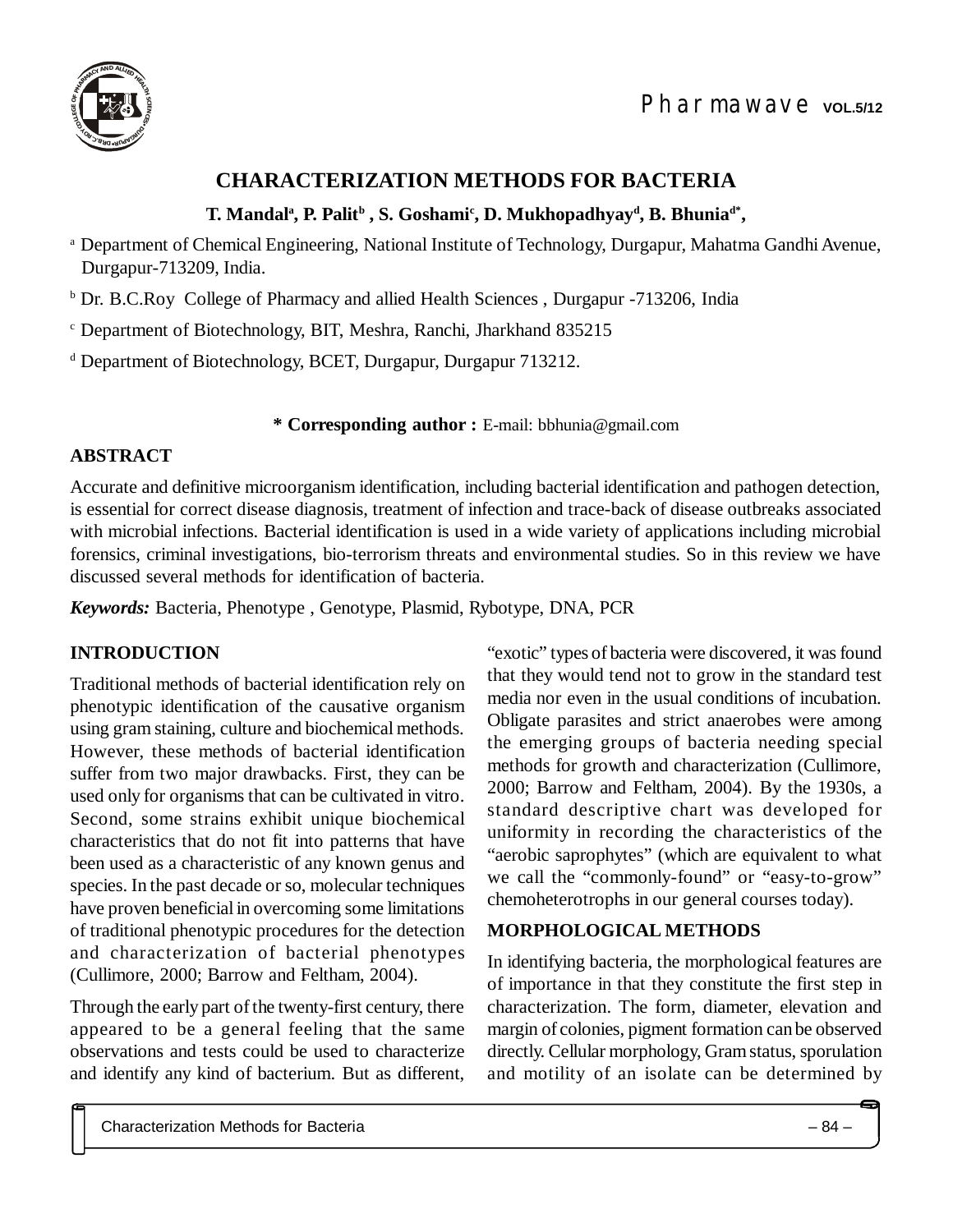

microscope after different staining methods. Phase contrast microscopy is also used to determine spore presence and cellular morphology without staining. **Phenotypic Methods**

Phenotypic methods include biotyping, antibiogram, phage typing, serotyping, PAGE/immunoblotting and multilocus enzyme electrophoresis (MLEE). In biotyping an organism can be identified and classified at the genus and/or species level using various biochemical reagents and parameters. Antibiogram includes the analysis of the growth of strain in the presence of antibiotic. However it is not very discriminatory and for example antibiogram patterns can change with transformation of plasmids (Busch and Nitschko, 1999). In phage typing, a particular bacterium is infected by a specific phage. Thus, the isolates can be differentiated based on the infection capability. Serotyping involves identification of microorganisms according to their reaction to a given antiserum. Proteins from whole-cell lysate can be separated by SDS-PAGE. Protein patterns are used in classification of strains (Busch and Nitschko, 1999).

#### **Genotypic Methods**

Genotypic methods are based on DNA analysis of chromosomal or extrachromosomal (plasmid) genetic material. The main advantages can be summarized as follows: - They are able to distinguish between two closely related strains: High discriminatory power. - All strains are typeable since it is always possible to extract DNA from bacteria - Analytical strategies can be applied to DNA of any source since it is always possible to extract DNA from bacteria. - The composition of DNA is not affected by cultural conditions or preparation methods. - Resulting data can be analyzed statistically (Farber, 1996). Genotypic methods include plasmid typing, pulse-field gel electrophoresis, ribotyping, polymerase chain reaction based methods, nucleotide sequencing, DNA-DNA hybridization (Farber, 1996, Goodfellow, 2000). Some of these methods were summarized below.

#### *Plasmid Typing*

Plasmids are self-replicating, extra chromosomal, usually supercoiled genetic elements (Bush and Nitschko, 1999, Farber, 1996). Plasmids generally encodes for products and/or functions which modify the phenotype of the cell. In plasmid typing, plasmids are isolated from bacterial strains, then their number and size are determined by gel electrophoresis. However different plasmids can be of the same size. Using restriction enzymes, this problem can be solved. Different plasmids will give different fragment patterns (Farber, 1996). The main drawback of the method is the transfer of plasmid between strains and species

## *Chromosomal DNA Restriction Endonuclease Analysis*

In this method, DNA is cut with a frequent-cutting restriction enzyme and the fragments are electrophoresed on agarose gel. A difference in fragment patterns between isolates is referred to restriction fragment length polymorphism (RFLP). Different patterns are due to DNA composition variations. This method is rapid, inexpensive, relatively easy to perform and universally applicable. But interpretation of fragment pattern is not easy since numerous fragments are obtained and they are closely spaced on agarose. In order to obtain interpretable results, several restriction enzymes must be used.

### *Ribotyping*

Ribotyping is based on the use of nucleic acid probes to recognize ribosomal genes. In a prokaryotic ribosome there are three types of RNA (23S, 16S and 5S rRNA). The genes coding for rRNA sequences are highly conserved and multiple copies of the rRNA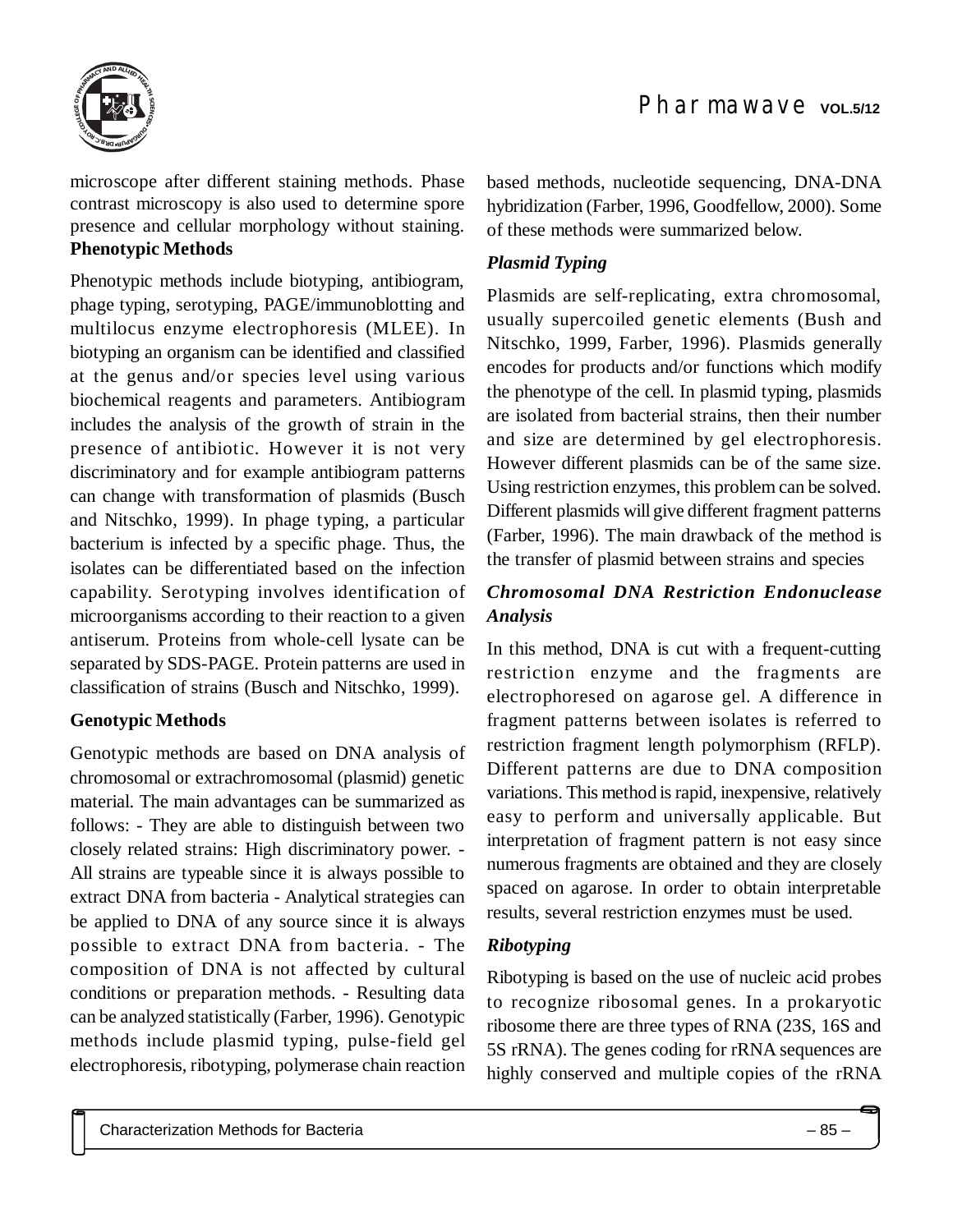

operon exist in most bacteria. Thus, chromosomal fragments containing a ribosomal gene are revealed after hybridization with probes. Resulting hybridization bands (approximately 1 to 15) are compared between isolates. Ribotyping refers to the grouping of bacteria based on this method.

### **PCR-Based Methods**

PCR is based on the amplification of DNA by a heat stable DNA polymerase enzyme. Depending on the special primer used, the region of interest is amplified. Reaction includes repeated cycles of high temperature for denaturation of the DNA, oligonucleotide (primer) annealing and an extension step mediated by thermostable DNA polymerase. Amplification cycle is repeated 25-35 times to produce a >106 fold amplification of the target DNA. The amount of the target DNA is exponentially increased.

#### *PCR-Ribotyping*

In a prokaryotic ribosome genes coding for rRNA are separated by spacer regions which are variable in length or sequence at both the genus and species level (Farber, 21 1996). Thus, multiple bands are obtained after amplification of spacer regions in different rRNA coding operons for a particular strain. Besides, spacer region between 16S-23S rRNA or 23S-5S can be amplified and amplification products can be compared on agarose gel. In this method, availability of universal primers is the major advantage. Sequence variation between ribosomal operons, described especially in the ISR between the 16S and 23S rDNA genes in individual strains (Gürtler and Stanisich, 1996), has been used for bacterial identification (Jensen *et al.*, 1993, Tilsala-Timisjarvi and Alatossava, 1997). Ribosomal internal spacer regions have been found to be more variable than 16S and 23S rDNA between bacterial species (Barry *et al*., 1997). For example, closely related species *B. subtilis* and *B. atrophaeus* have been differentiated by comparing ISRs (Nagpal *et al*., 1998). Flint *et al*. (2001) have shown that ISR sequences have varied in length among the different lactic acid bacterial species and have varied also within some strains of the same species.

## *LH-PCR (Length Heterogeneity Analysis of Polymerase Chain Reaction Amplified DNA)*

This method is based on the natural length variation within 16S rDNA genes. The variable region is amplified by PCR with fluorescently labeled universal primers that recognize the region in all eubacteria (Tiirola *et al*., 2003).

## *PCR-RFLP*

In this method PCR amplicons are digested with suitable restriction enzymes. Digested amplicon is run onto an agarose gel and DNA fingerprint results are obtained. 16S, 23S and 16S-23S rRNA spacer regions have been used for locus specific RFLP (Olive and Bean, 1999, Caccamo, 2001).

#### **Genomic DNA Based RFLP**

PFGE (Pulse Field Gel Electrophoresis) is a very discriminating and reproducible typing method. In this method, intact cells are embedded in agarose plugs to 22 prevent the shearing of DNA during DNA extraction. Then, these plugs are treated with detergent and enzymes to isolate the DNA. In the following step, the isolated DNA is cut with an infrequently cutting restriction endonuclease which recognizes specific 8 base cutter or 6-base cutter sequences. These enzymes are chosen depending on the G+C content of the bacterial genome. After digestion, very large DNA fragments (10-800 kb) are obtained. Bacterial plugs are inserted into agarose gel and they are subjected to electrophoresis. In PFGE system the electrical field is alternated at predetermined intervals. At these intervals, called switch time or pulse time, the direction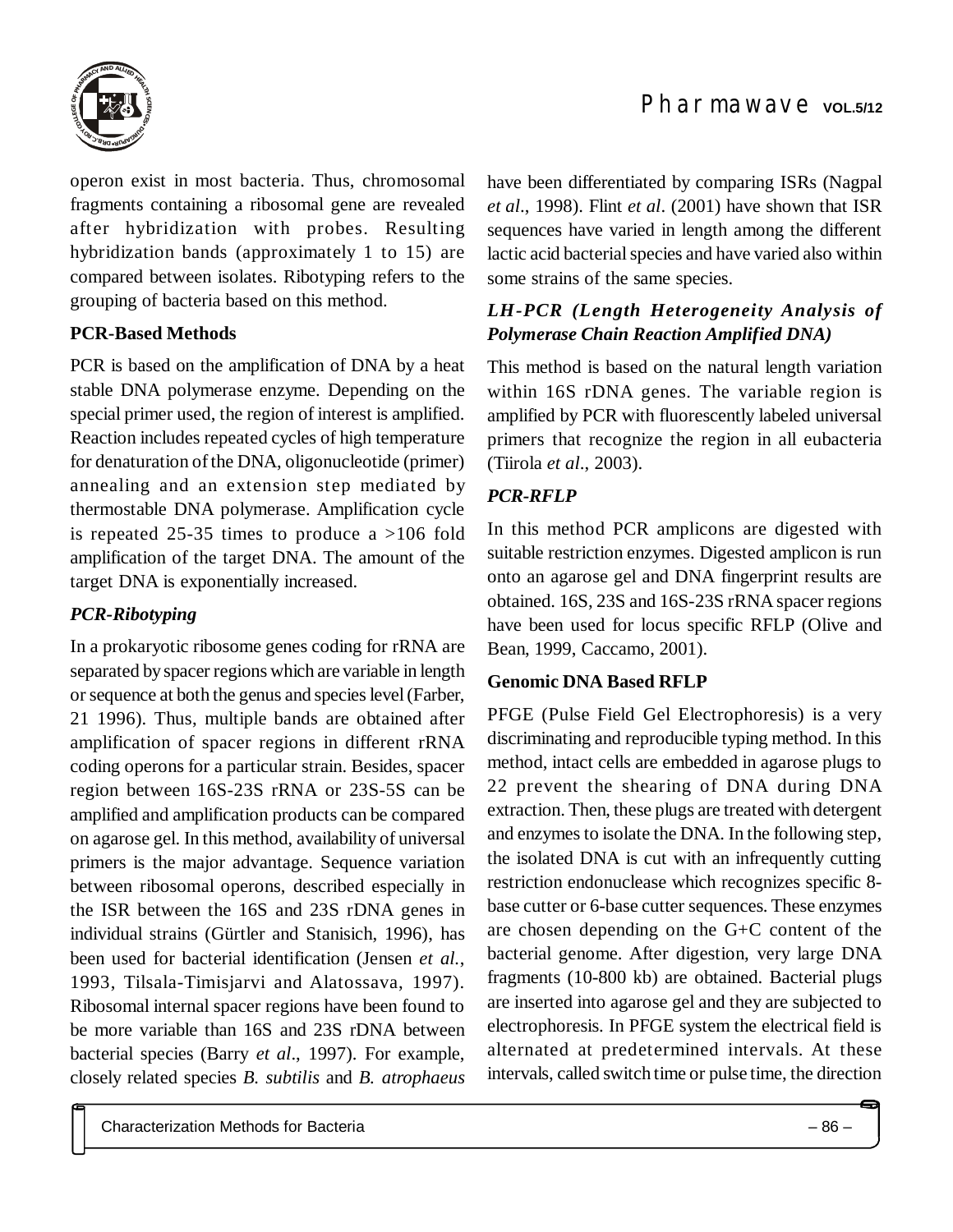

of electrical field is changed. Consequently, the separation of high molecular weight DNA fragments is performed. Agarose concentration, buffer concentration, pulse times, voltage and electrophoresis run time are important parameters which affect the separation of fragments (Olive and Bean, 1999, Busch and Nitschko, 1999, Farber, 1996 ).

## **DNA Sequencing**

In this method, the nucleotide composition of a DNA molecule is determined. Generally the 16S rRNA gene or the 16S rRNA is sequenced because they contain variable and conserved regions within bacterial species. Besides, sequencing of whole genome is not practical. Evolutionary trees are constructed based on 16S rRNA.

#### **DNA-DNA Hybridization**

Denatured complementary strands of DNA can reassociate to form native duplexes under suitable experimental conditions. Nucleic acid fragments are paired according to the similar linear arrangements of the bases along the DNA. Nucleotide sequence similarity between bacterial strains can be detected by measuring the amount of molecular hybrid and its thermal stability (Goodfellow, 2000). Microbial species are extensively delineated using DNA-DNA relatedness data (Stackebrandt and Goebel, 1994).

### **CONCLUSION**

 In this review we report a comparative study between conventional and unconventional identification methods for bacterial identification in the Clinical Microbiology Laboratory. Bacterial clinical isolates identification obtained by DNA sequencing shows excellent correlation with identification obtained by conventional microbiological methods. Moreover, DNA sequencing allows the identification of bacteria from colonies grown on agar culture plates in just a few minutes, with a very simple methodology and hardly any consumable costs, although the financial costs of this experiment can be high.

#### **REFERENCE**

Barry, T., Colleran, G., Glennon, M., Dunican, L. K., Gannon, F., .The 16S/23S ribosomal spacer region as a target for DNA probes to identify eubacteria. PCR Methods Appl. 1, (1997), 51-56.

Barrow , G.I. and Feltham, R.K.A., Cowan and Steel's Manual for the Identification of Medical Bacteria, Cambridge University Press, UK, (2004).

Busch,U. and Nitschko, H., "Methods for the differentiation of microorganisms,. Journal of Chromatography B 722, (1999), 263-278.

Caccamo, D., Maugeri, T. L., Gugliandolo, C., Identification of thermophilic and marine bacilli from shallow thermal vents by restriction analysis of their amplified 16S rDNA,. Journal of Applied Microbiology 91, (2001), 520-524.

Cullimore, D.R., Practical Atlas for Bacterial Identification, , CRC Press, USA, (2000).

Farber, J.M., .An Introduction to the Hows and Whys of Molecular Typing,. Journal of Food Protection 59, No.10, (1996), p:1091-1101.

Flint, S. H., Ward, L. J. H., Walker K. M. R., Functional Grouping of Thermophilic Bacillus

Strains Using Amplification Profiles of the 16S-23S Internal Spacer Region,. Systematic and Applied Microbiology 24, (2001), 539-548.

Goodfellow, M., .Microbial Systematics: Background and Uses. in Applied Microbial Systematics, edited by F.G. Priest and M. Goodfellow (Kluwer Academic Publishers, Dordrecht, 2000), p.7. Gürtler, V., Stanisich, V. A., .New approaches to typing and identification of bacteria using the 16S- 23S r DNA spacer region,. Microbiology 142, (1996), 3-16.